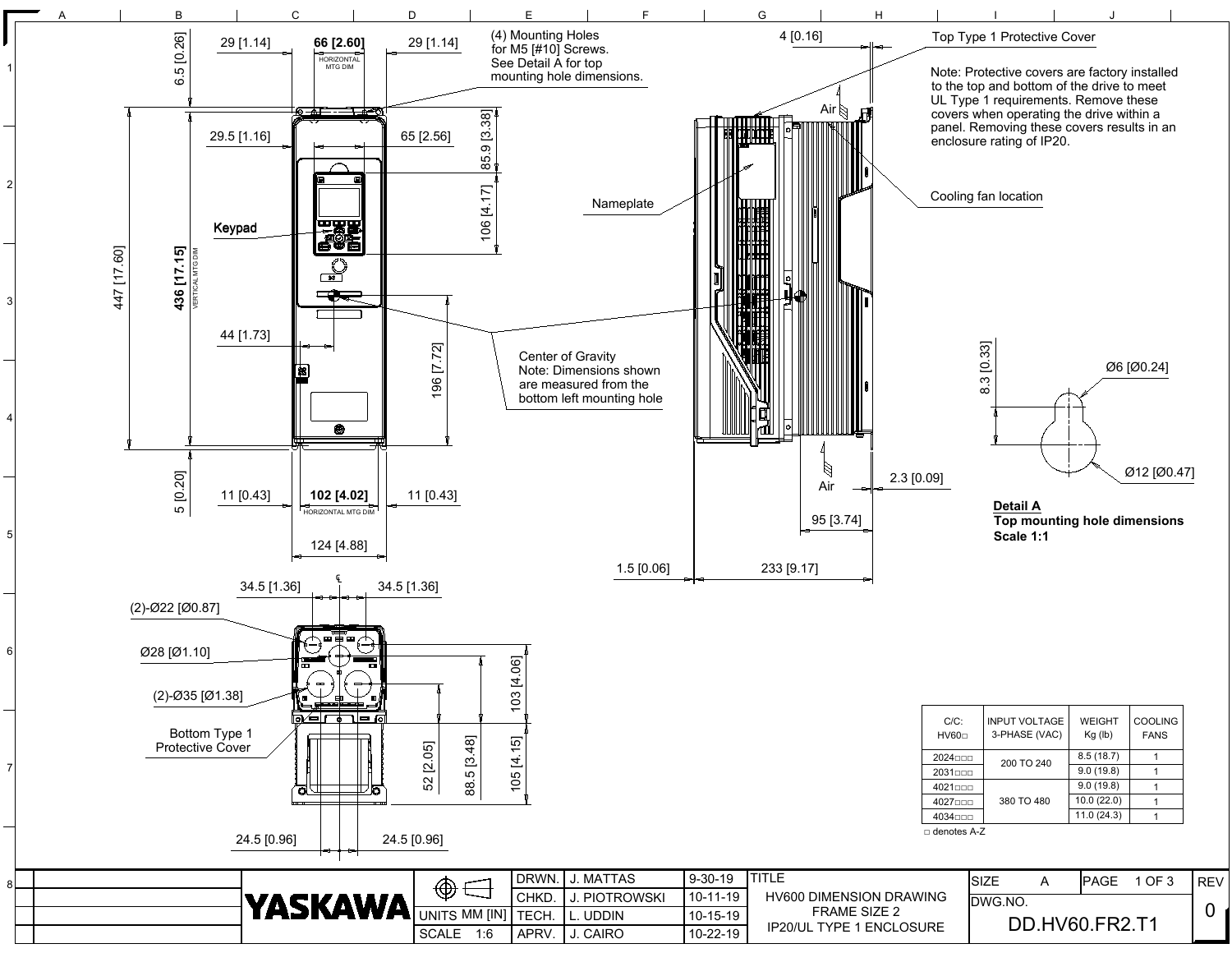

|         | DRWN. I J. MATTAS | $9 - 30 - 19$ | ITITI FI                        |
|---------|-------------------|---------------|---------------------------------|
| CHKD.   | I J. PIOTROWSKI   | l 10-11-19    | <b>HV600 DIMENSION DRAWING</b>  |
| I TECH. | II. UDDIN         | 10-15-19      | FRAME SIZE 2                    |
| APRV.   | I J. CAIRO        | 10-22-19      | <b>IP20/UL TYPE 1 ENCLOSURE</b> |